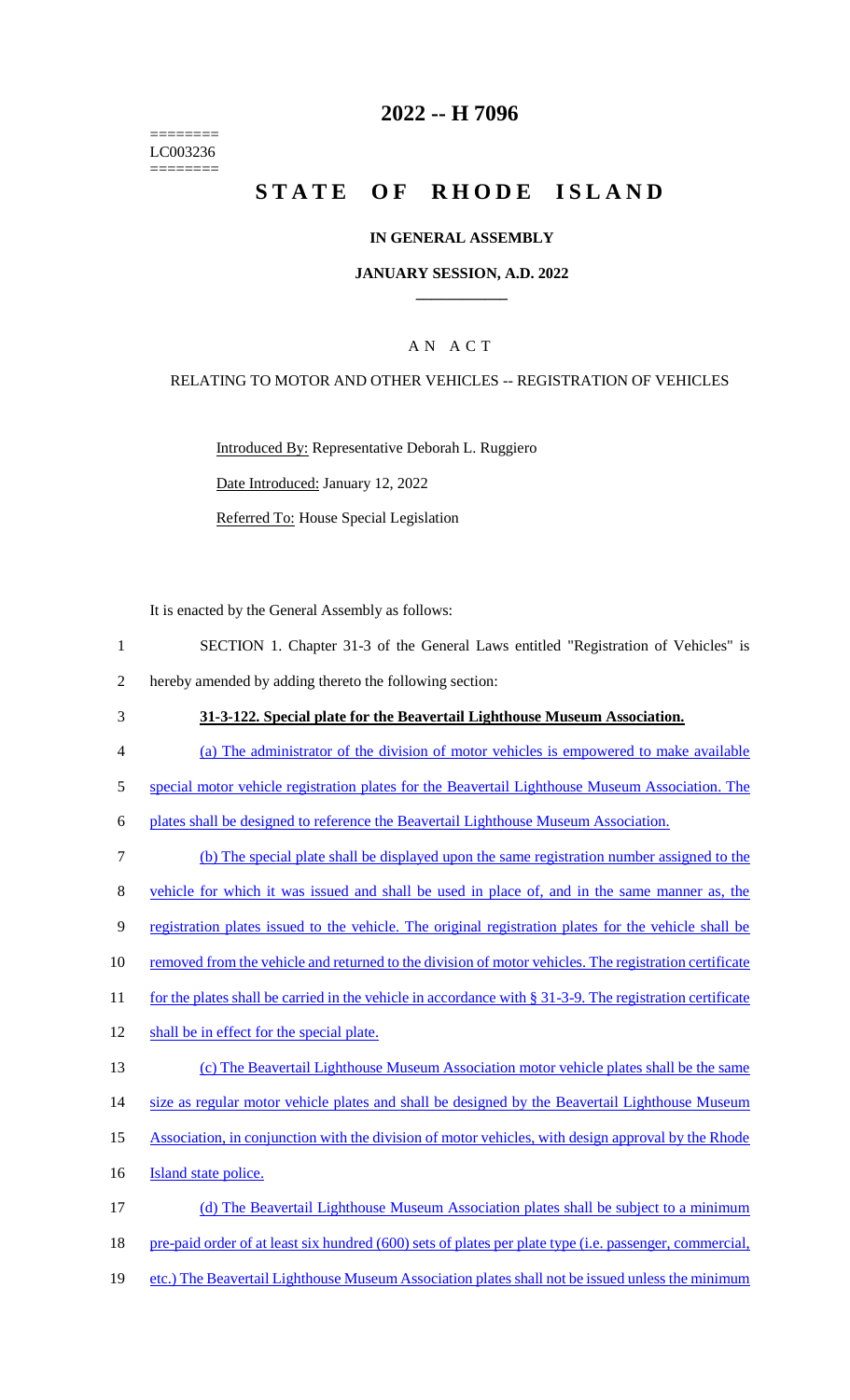- 1 order(s) requirements are met. The initial order will be handled by the Beavertail Lighthouse 2 Museum Association and shall not be submitted to the division of motor vehicles for production 3 until the minimum order(s) have been met and the proper paperwork submitted to the division. 4 (e) The administrator of motor vehicles shall develop prepayment procedures and any other 5 procedures deemed necessary to carry out the purposes of this section. 6 (f) In addition to the regular prescribed motor vehicle registration fee, the Beavertail 7 Lighthouse Museum Association plates shall be subject to a forty dollar (\$40.00) issuance 8 surcharge. 9 (g) The forty dollar (\$40.00) issuance surcharge shall be allocated as follows: Twenty 10 dollars (\$20.00) shall be allocated to the general fund and the remaining twenty dollars (\$20.00) 11 shall be distributed annually to the Beavertail Lighthouse Museum Association in furtherance of 12 its mission to preserve and protect the buildings of the Beavertail Lighthouse site and to maintain 13 and make available key aspects of Beavertails history. 14 (h) A ten dollar (\$10.00) surcharge for subsequent registration renewals shall be allocated 15 to the Beavertail Lighthouse Museum Association. 16 (i) In consideration of the receipt of funds from the registration of Beavertail Lighthouse 17 Museum Association license plates, the foundation must use any Rhode Island sourced funds in, 18 and for the benefit of, Rhode Island-based charitable organizations. 19 (j) The Beavertail Lighthouse Museum Association will be required to submit an annual 20 accounting report before such monies are distributed. 21 (k) There shall be no refunds for early cancellation of Beavertail Lighthouse Museum 22 Association plates.
- 23 SECTION 2. This act shall take effect six (6) months after passage.

#### ======== LC003236 ========